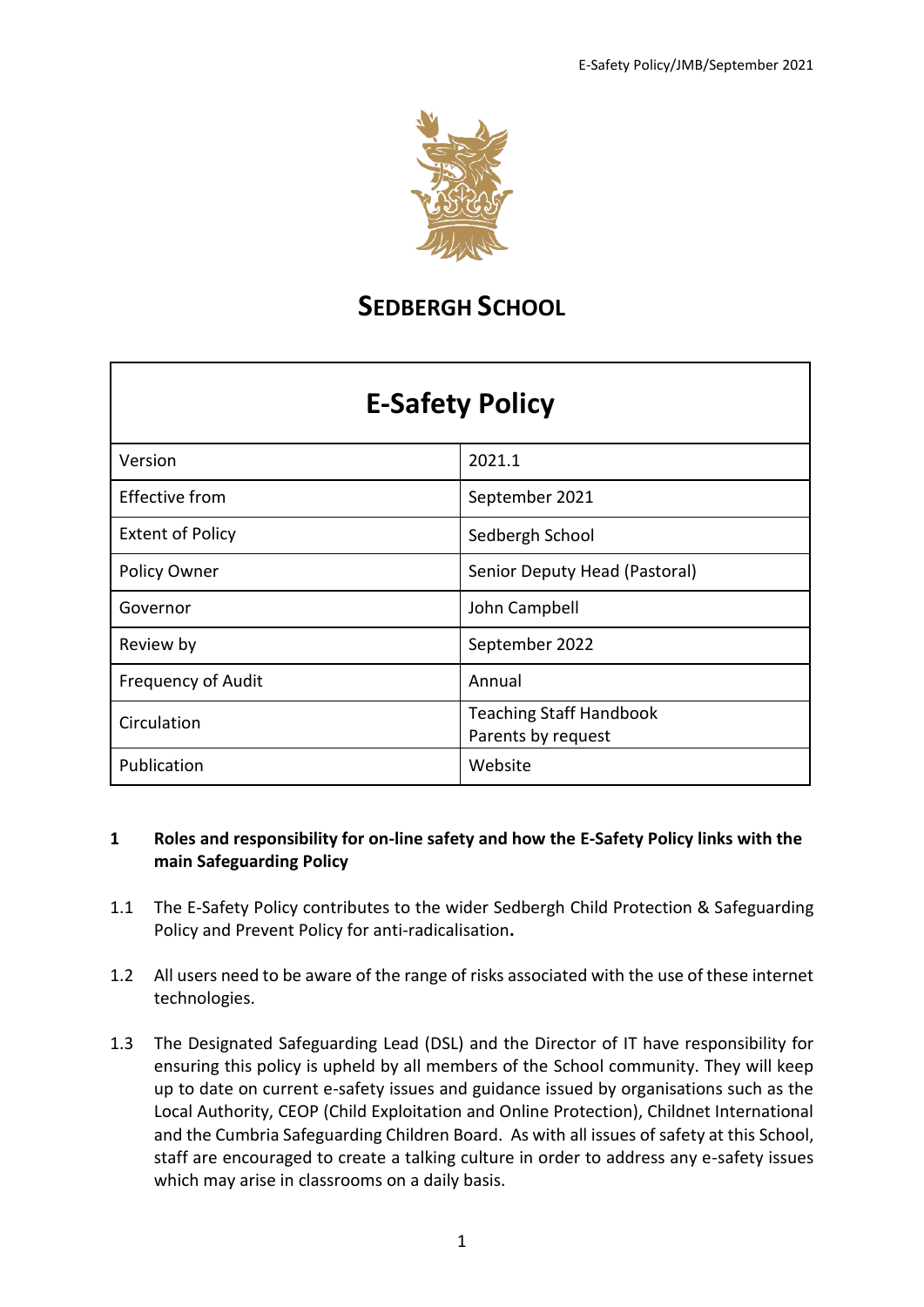- 1.4 Sedbergh believes that it is essential for parents/guardians to be fully involved with promoting e-safety both in and outside of School.
- 1.5 A record of concern must be completed by staff as soon as possible if any incident relating to e-safety occurs and be recorded directly to the School's ISAM's system and if necessary directly to the DSL. Should a member of staff encounter anything that causes them concern on a pupils account/personal device they should immediately log this via email to the DSL, and secure the device from any interference from others (without logging off it off or shutting it down). Under no circumstances must they copy the material concerned or forward it via email to any person, nor must they investigate further in any way.

## **2 Clear guidance on use of technology for all users in all areas of the School and information regarding consequences for abuse of the IT system**

- 2.1 The IT Acceptable Use Policy (see appendix) must be signed by all users of Sedbergh IT.
- 2.2 Staff will be aware of how to use IT, especially resources, through the Staff Code of Conduct Policy (age appropriate, anti-radicalisation, check before showing, etc).
- 2.3 KCSIE 2021 defines potential abuse via the internet. Please see: KCSIE 2021.
- 2.4 Pupils are aware of the consequences of abusing the School internet systems these are laid out in the Behaviour, Rewards & Sanctions Policy.
- 2.5 Staff are aware of the consequences of abusing the School internet systems these are laid out in the Staff Code of Conduct.
- **3 Sedbergh has a robust technical infrastructure and provision to safeguard against and monitor inappropriate content and alert the School**
- **4 Detail of how the School builds resilience and develops pupils understanding of esafety**
- 4.1 The PSHE syllabus looks to heighten awareness, understanding of and resilience to all forms of threat found on line.
- 4.2 External speakers are brought in to deliver information to pupils (and staff and parents).
- 4.3 Pastoral staff are given education relating to e-safety which is then passed on through tutor sessions.
- 4.4 Cross curricular learning is encouraged. IT and online resources are used increasingly across the curriculum. We believe it is essential for e-safety guidance to be given to pupils on a regular and meaningful basis. We continually look for new opportunities to promote e-safety and regularly monitor and assess our pupils' understanding of it.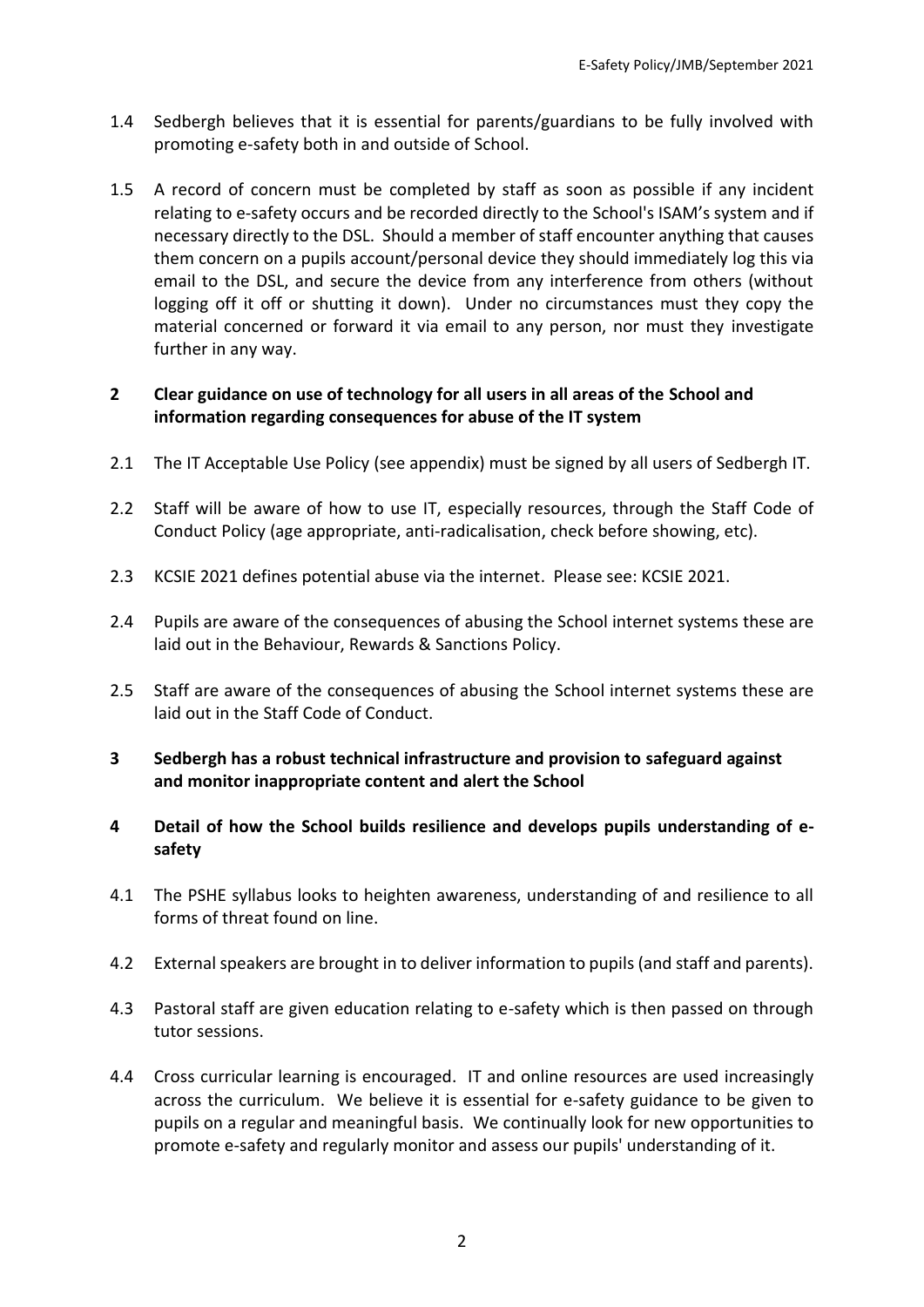4.5 At age-appropriate levels, and usually via PSHEE, pupils are taught to look after their own online safety. From Year 9, pupils are formally taught about online safety in ageappropriate weekly PSHEE lessons, with a view to raising their awareness of issues such as online sexual exploitation, stalking and grooming, and building their online resilience to the associated risks and dangers. PSHEE lessons focus on enabling pupils to understand and identify potentially risky situations online, and on how to report their concerns and seek help if they encounter difficulties online. Advice and support in such situations is always available in School, through Houses, Tutors and Safeguarding Officers (DSL and DDSLs). Pupils learn about relevant laws applicable to using the internet, such as data protection and intellectual property. The CEOP link is permanently present on the School's desktop and pupils are signposted through their PSHEE lessons and other opportunities in School to the advice and guidance it provides.

#### **5 Detail on staff safeguarding professional development that includes online safety**

#### 5.1 **Child Protection & Safeguarding Policy**

- 5.2 New staff (including supply and support staff) receive information on Sedbergh's E-Safety and IT Acceptable Use Policies as part of their induction. All teaching staff receive regular information and training on e-safety issues in the form of INSET training, and are made aware of their individual responsibilities relating to the safeguarding of children within the context of e-safety.
- 5.3 All staff working with children are responsible for demonstrating, promoting and supporting safe behaviours in their classrooms and following School E-Safety Policy. These behaviours are summarised in the IT Acceptable Use Policy (see appendix) which all account holders must read and electronically accept before they can access our network. When children use School computers, staff should make sure children are fully aware of the agreement they are making to follow the School's IT guidelines.
- 5.4 Staff should check content of material before using it in teaching and be conscious of the age appropriateness of material in relation to the intended audience. Published age ratings on video content should be observed at all times.
- 5.5 Teaching staff are encouraged to incorporate e-safety activities and awareness within their subject areas and through a culture of talking about issues as they arise. They should know what to do in the event of misuse of technology by any member of the School community.
- 5.6 Attention will be given to 'gaming' activities using the internet. It is known that this can be a source of inappropriate material for children and provides opportunities for people to groom vulnerable children.

#### **6 Use of personal devices in School**

6.1 **Staff** – School devices assigned to a member of staff as part of their role must have a password/number so that unauthorised people cannot access the content. When they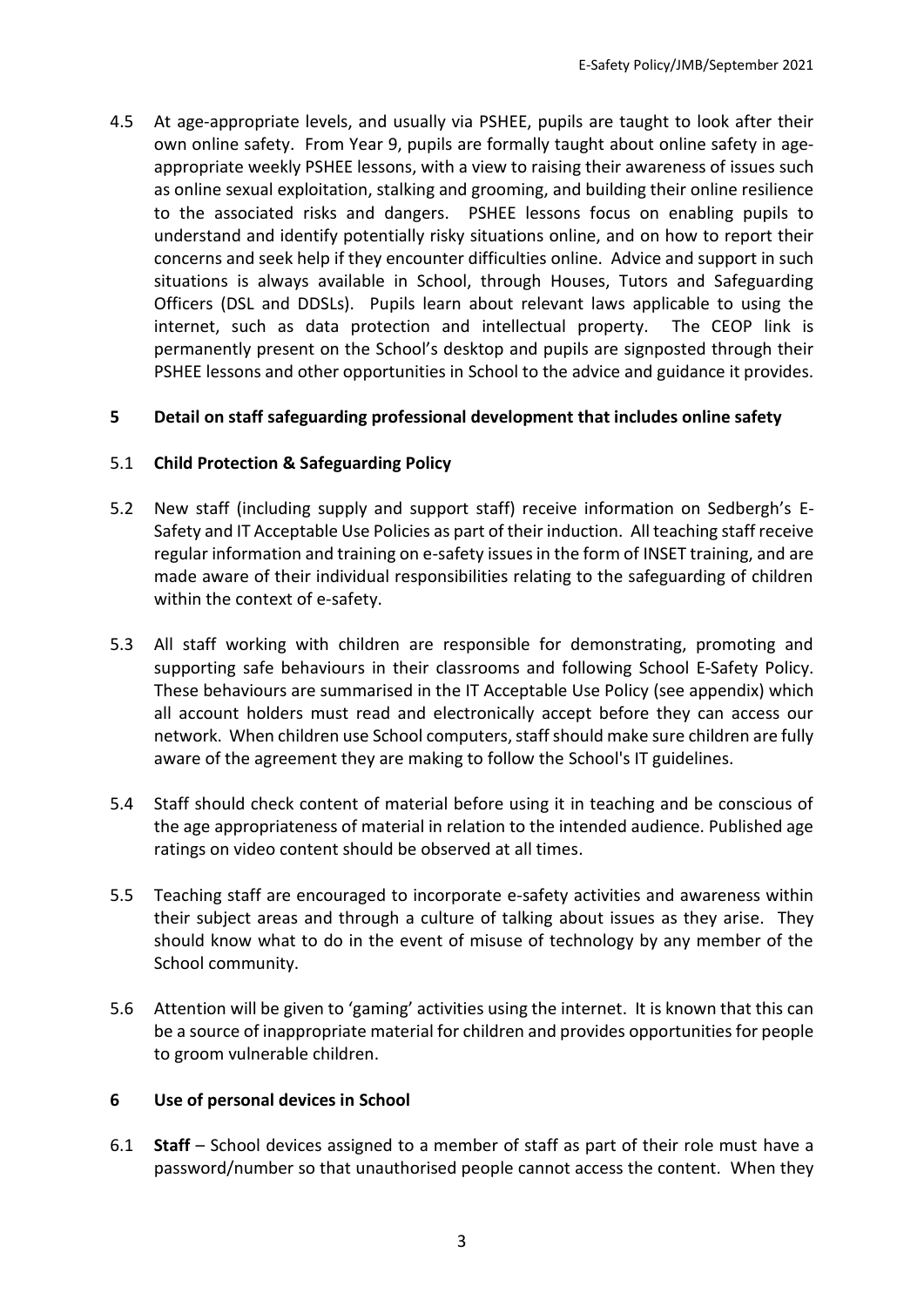are not using a device staff should ensure that it is locked to prevent unauthorised access.

Staff at Sedbergh School are permitted to bring in personal devices for their own use.

6.2 **Pupils** – All pupils are expected to own a laptop for academic work and guidance is given annually as to the minimum specification considered acceptable for use in School. Advice is also given on security and virus protection and the network scans all devices to ensure they are up to date before allowing connection. Pupils are free to bring in tablets, phones or hybrid technology but only in addition to a laptop.

No mobile phones belonging to pupils are to be used during lessons at School without the express consent of the teacher concerned. Pupils are not permitted to walk around the site using hand held mobile devices. Laptops, tablets and mobile phones remain the responsibility of the child in case of loss or damage.

6.3 **Visitors** – The School's IT Acceptable Use Policy (see appendix) **applies to visitors.** 

#### **7 Use of internet and e-mail**

- 7.1 **Staff** Staff must not access social networking sites, personal emails or any website which is unconnected with School work or business whilst teaching.
- 7.2 Staff must use social networking sites with extreme caution, being aware of the nature of what is published online and its potential impact on their professional position.
- 7.3 There is strong anti-virus and firewall protection on the School network and, as such, it may be regarded as safe and secure. Staff should be aware that email communications are monitored. Copies of all emails are retained for future reference should they be needed.
- 7.4 Fortigate is a security system that allows the School to block any website or internet service that it deems to be unsuitable. There are two Fortigate firewalls, one for each school so that the internet traffic and access to websites can be set at different levels taking into account the age ranges. With over 6,000 blocked sites or associated adverts on a site in an hour, automatic alerts are not enabled, instead log files are checked on a regular basis that tell us who tried to access a site, on what device and where. Any continuing attempts to access and inappropriate site would be reported to the DSL.
- 7.5 Staff must immediately report to a member of the SMT receipt of any communication that makes them feel uncomfortable, is offensive, discriminatory, threatening or bullying in nature and must not respond to any such communication.
- 7.6 Any online communications must not either knowingly or recklessly:
	- place a child or young person at risk of harm;
	- bring Sedbergh School into disrepute;
	- breach confidentiality;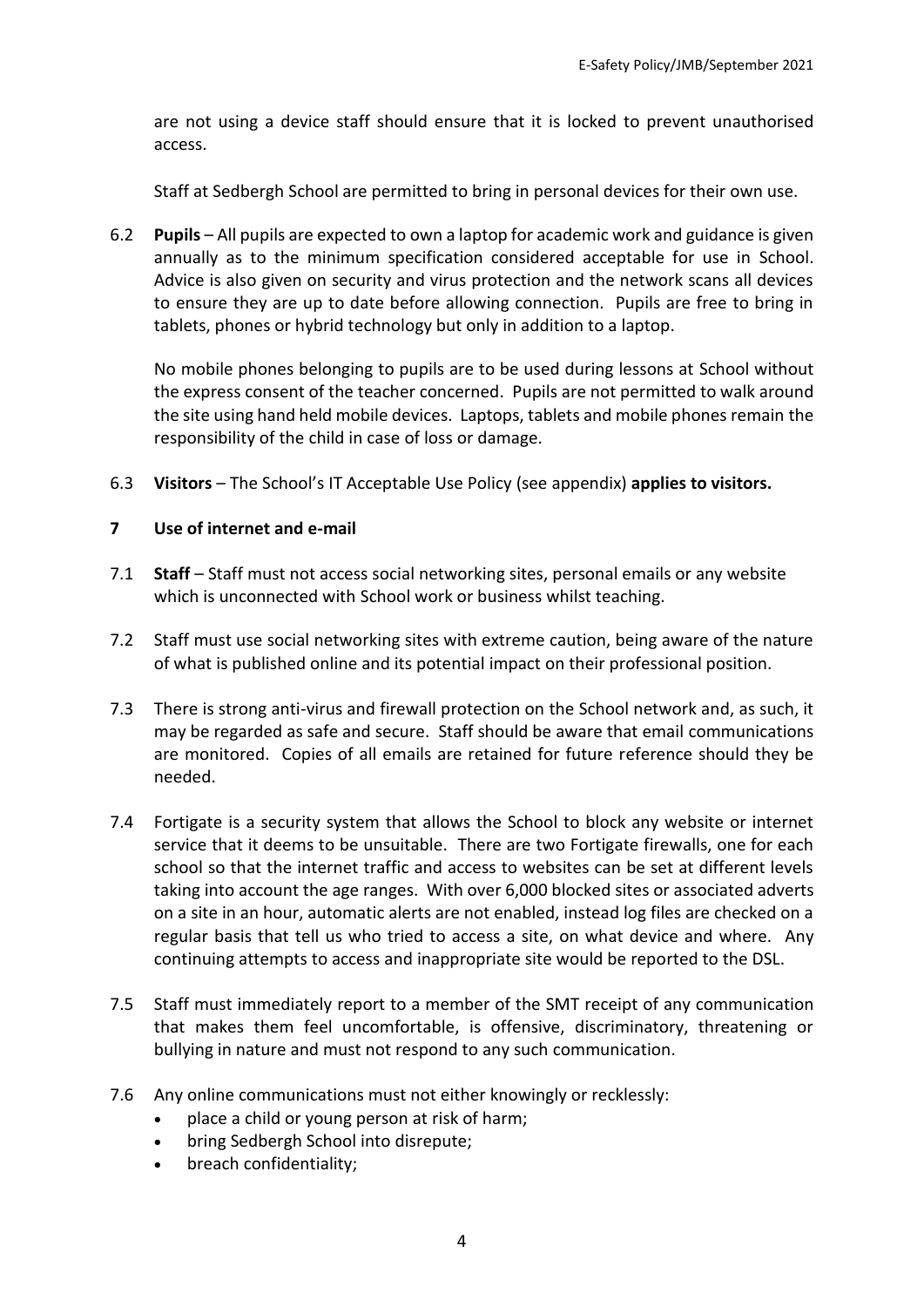- breach copyright;
- breach data protection legislation; or do anything that could be considered discriminatory against, or bullying or harassment of, any individual, for example by:
	- o making offensive or derogatory comments relating to sex, gender reassignment, race (including nationality), disability, sexual orientation, religion or belief or age;
	- o using social media to bully another individual; or
	- o posting links or material which is discriminatory or offensive.
- 7.7 Under no circumstances should pupils be added as social network 'friends'.
- 7.8 It is recognised that Sedbergh is a close and friendly community and that staff may encounter parents and past pupils/parents on an increasing variety of 'networking platforms'. It is the responsibility of staff to ensure where possible that privacy settings are set to prevent any accidental forwarding of postings ('likes' etc) to current pupils. Staff should be mindful that all use of such platforms carry a professional risk and that the points above apply to personal postings should they be read by someone connected in any way with the School.
- 7.9 Any digital communication between staff and pupils or parents/guardians must be professional in tone and content.
- 7.10 **Pupils** All pupils are issued with their own personal School e-mail addresses. Access is via a personal login, which is password protected. This official email service may be regarded as safe and secure, and must be used for all School related matters. Pupils should be aware that email communications are monitored.
- 7.11 There is strong anti-virus and firewall protection on our network. Spam emails and certain attachments will be blocked automatically by the email system. Furthermore certain websites are automatically blocked by the School's filtering system. If this causes problems for School work/research purposes, pupils should contact the IT team for assistance.
- 7.12 Pupils should immediately report to any member of staff the receipt of any communication that makes them feel uncomfortable, is offensive, discriminatory, threatening or bullying in nature and must not respond to any such communication. Links to both the CEOP and Anti-Bullying services are permanently on the standard School desktop and available to pupils.
- 7.13 Pupils must report any accidental access to materials of a violent or sexual nature directly to a member of staff. Deliberate access to any inappropriate materials by a pupil will lead to the incident being dealt with under the School's Behaviour, Rewards & Sanctions Policy. Pupils should be aware that all internet usage via the School's systems and its wifi network is monitored.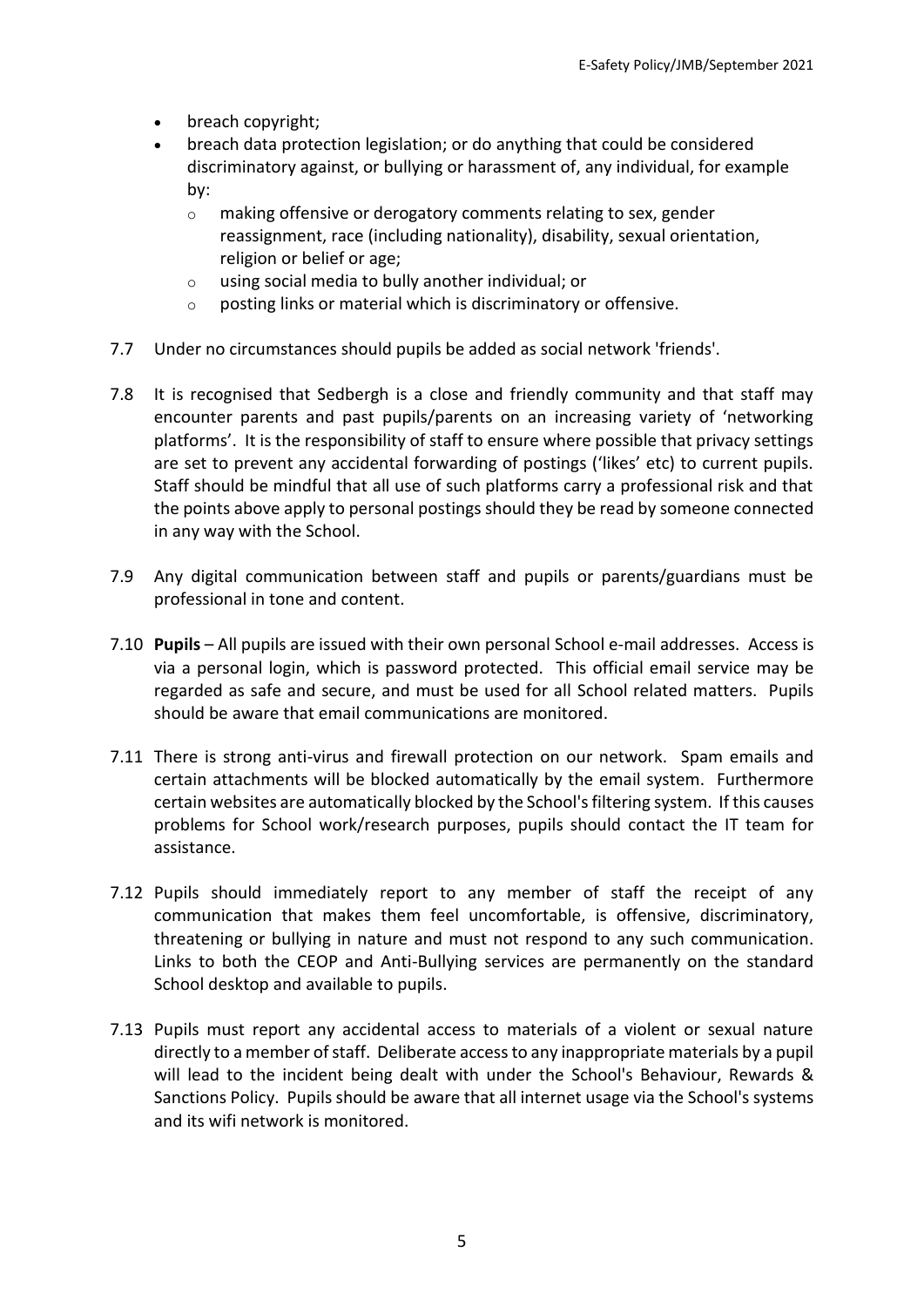## **8 Password security**

- 8.1 Pupils and staff have individual School network logins and storage folders on the server/cloud. Staff and pupils are regularly reminded of the need for password security.
- 8.2 All pupils and members of staff should:
	- use a strong password containing eight characters or more, and containing upper and lower case letters as well as numbers. The network will not accept passwords that do not comply with these criteria.
	- not write passwords down and should change them regularly (Sedbergh suggests once every 6 months).
	- not share passwords with other pupils or staff.
	- staff must use two factor authentication.

## **9 Data Storage**

- 9.1 The School takes its compliance with the General Data Protection Regulations seriously. Please refer to the Privacy Notices and the IT Acceptable Use Policy for further details.
- 9.2 Staff and pupils are normally expected to save all data relating to their work to either their School OneDrive, SharePoint or network folder, whatever device they are using.
- 9.3 If staff use personal devices for School work, they must be secured by password access controls and not shared with any other family member. All data must be stored as outlined in 9.2. The School does not encourage the use of removable media USB memory sticks, CDs or portable drives containing any School data. Wherever possible, OneDrive or SharePoint should be sued for the transfer or sharing of data. If it is absolutely necessary to use removeable media which are being sent by post or courier, they must be encrypted before sending. Staff may only take information offsite when it is necessary and required to fulfil their role.

Staff travelling abroad and who need to take any form of School data with them should contact either the Deputy Bursar (Compliance) or the IT Department for advice as the regulations vary depending on the country being visited.

## **10 Safe use of digital and video images**

- 10.1 The development of digital imaging technologies has created significant benefits to learning, allowing staff and pupils instant use of images that they have recorded themselves or downloaded from the internet. However, staff, parents/guardians and pupils need to be aware of the risks associated with publishing digital images on the internet. Such images may provide avenues for cyberbullying, stalking or grooming to take place. Digital images may remain available on the internet forever and may cause harm or embarrassment to individuals in the short or longer term.
- 10.2 When using digital images, staff should inform and educate pupils about the risks associated with the taking, use, sharing, publication and distribution of images. In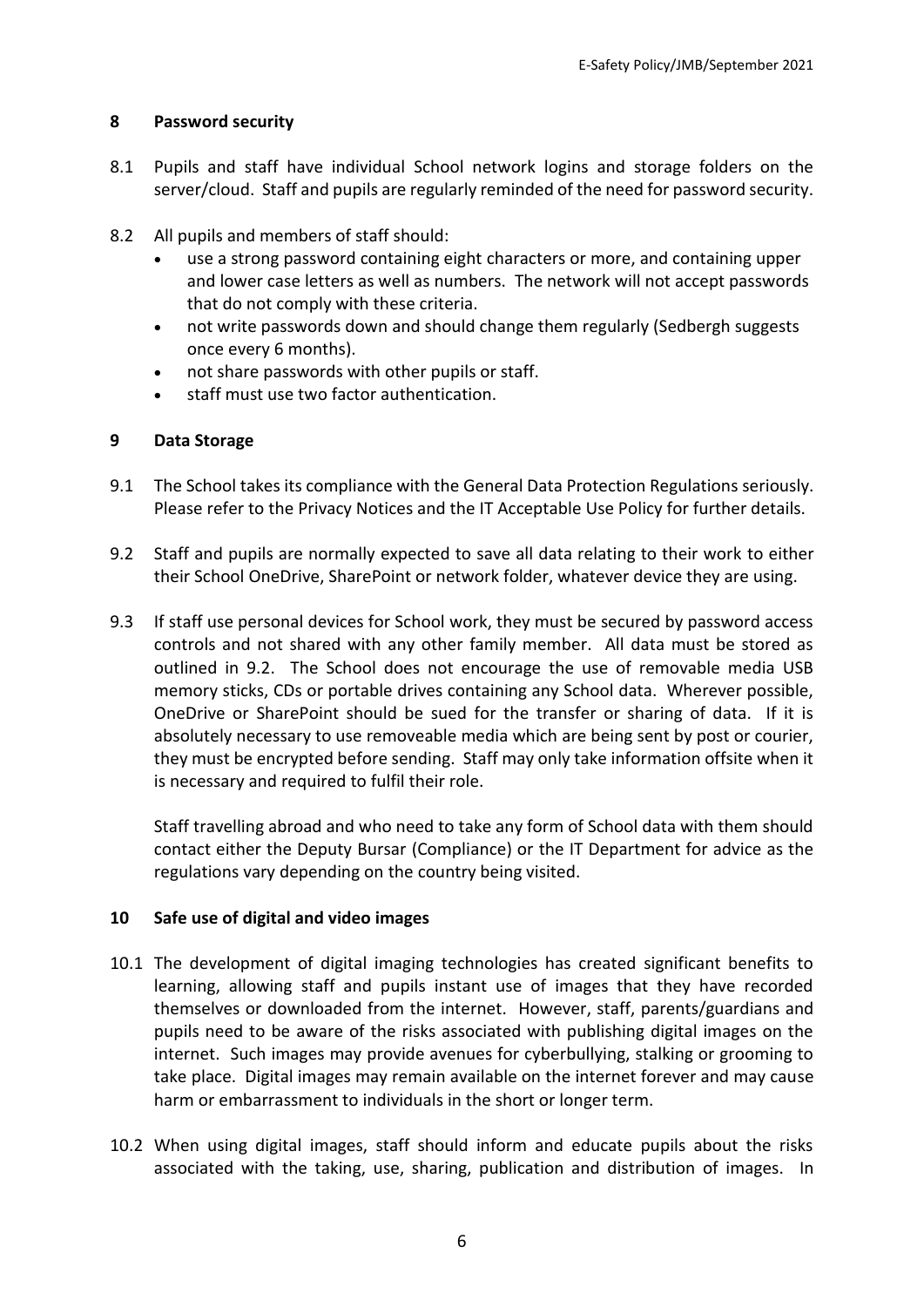particular they should recognise the risks attached to publishing their own images on the internet (eg on social networking sites).

- 10.3 Staff and volunteers are allowed to take digital/video images to support educational aims and for marketing purposes, but must follow this policy and the IT Acceptable Use Policy (see appendix) concerning the sharing, distribution and publication of those images. On joining the School parents give their consent for images of their child to be used in this regard.
- 10.4 Care should be taken when taking digital/video images that pupils are appropriately dressed and are not participating in activities that might bring the individuals or the School into disrepute.
- 10.5 Photographs published on the School website, or displayed elsewhere, that include pupils, will be selected carefully and will comply with good practice guidance on the use of such images.
- 10.6 In accordance with guidance from the Information Commissioner's Office, parents/ guardians are welcome to take videos and digital images of their children at School events for their own personal use (as such use is not covered by the Data Protection Act).

#### **11 Complaints**

11.1Please refer to the School's Complaints Procedure.

JMB August 2021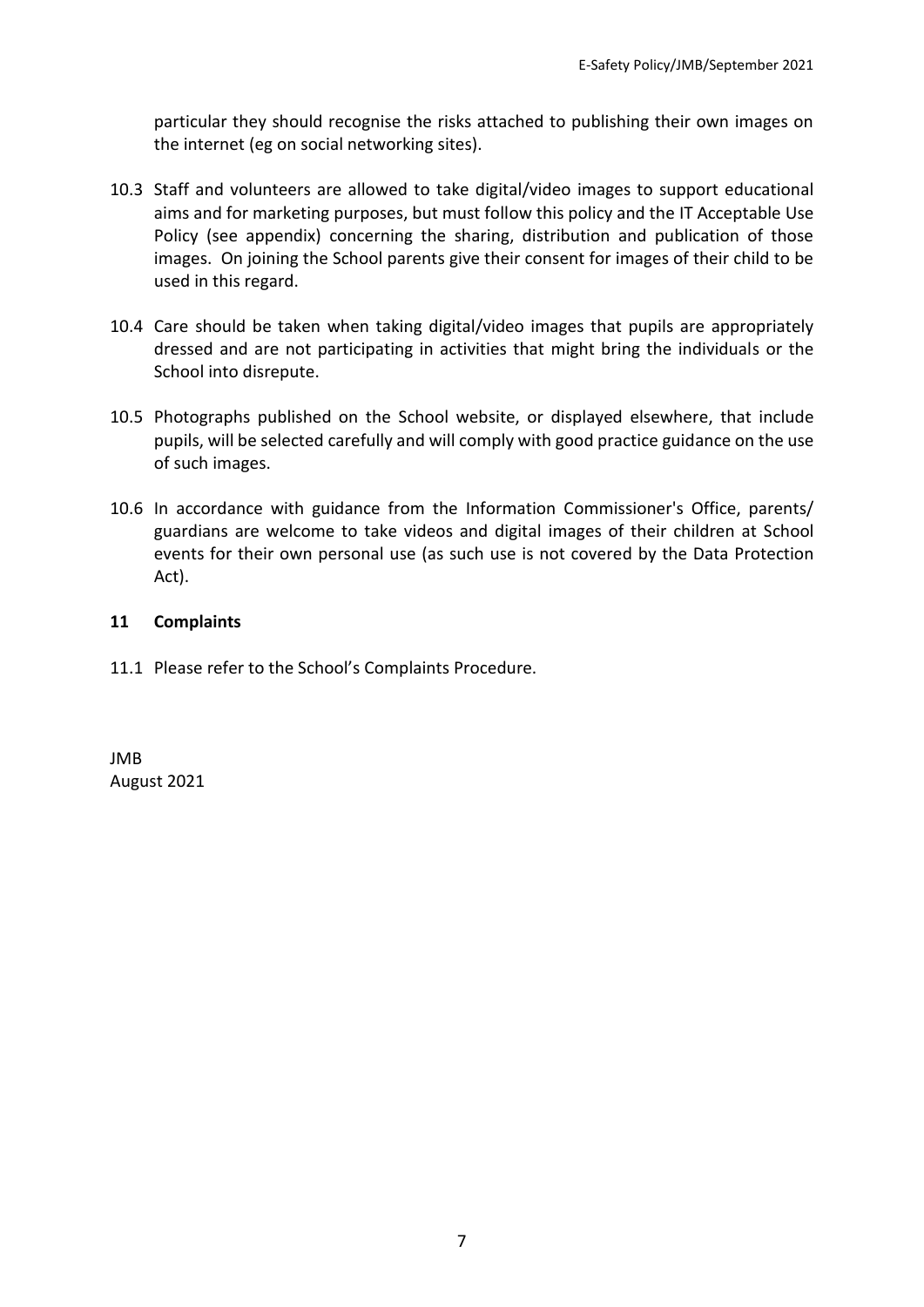Appendix

## **ACCEPTABLE USE OF IT POLICY**



This Acceptable Use of IT Policy covers the security and use of Sedbergh School, Casterton, Sedbergh Preparatory School and all other subsidiaries or associated companies or organisations hereafter referred to as 'Sedbergh School', information and IT equipment.

It also includes the use of email, internet, voice and mobile IT equipment. This policy applies to all Sedbergh School employees, contractors and agents (hereafter referred to as 'individuals').

This policy applies to all information, in whatever form, relating to Sedbergh School's business activities worldwide, and to all information handled by Sedbergh School relating to other organisations with whom it deals. It also covers all IT and information communications facilities operated by Sedbergh School or on its behalf.

## **Computer Access Control – Individual's Responsibility**

Access to the Sedbergh School IT systems is controlled by the use of User IDs and passwords. All User IDs and passwords are to be uniquely assigned to named individuals and consequently, individuals are accountable for all actions on the Sedbergh School's IT systems.

#### **Individuals must not:**

- Allow anyone else to use their user ID/password on any Sedbergh School IT system.
- Leave their user accounts logged in at an unattended and unlocked computer.
- Use someone else's user ID and password to access Sedbergh School's IT systems.
- Leave their password unprotected (for example writing it down).
- Perform any unauthorised changes to Sedbergh School's IT systems or information.
- Attempt to access data that they are not authorised to use or access.
- Exceed the limits of their authorisation or specific business need to interrogate the system or data.
- Store Sedbergh School data on any non-authorised Sedbergh School equipment.
- Give or transfer Sedbergh School data or software to any person or organisation outside Sedbergh School without the authority of Sedbergh School.

#### **Internet and Email Conditions of Use**

All individuals are accountable for their actions on the internet and email systems.

#### **Individuals must not:**

- Use the internet or email for the purposes of harassment or abuse.
- Use profanity, obscenities, or derogatory remarks in communications.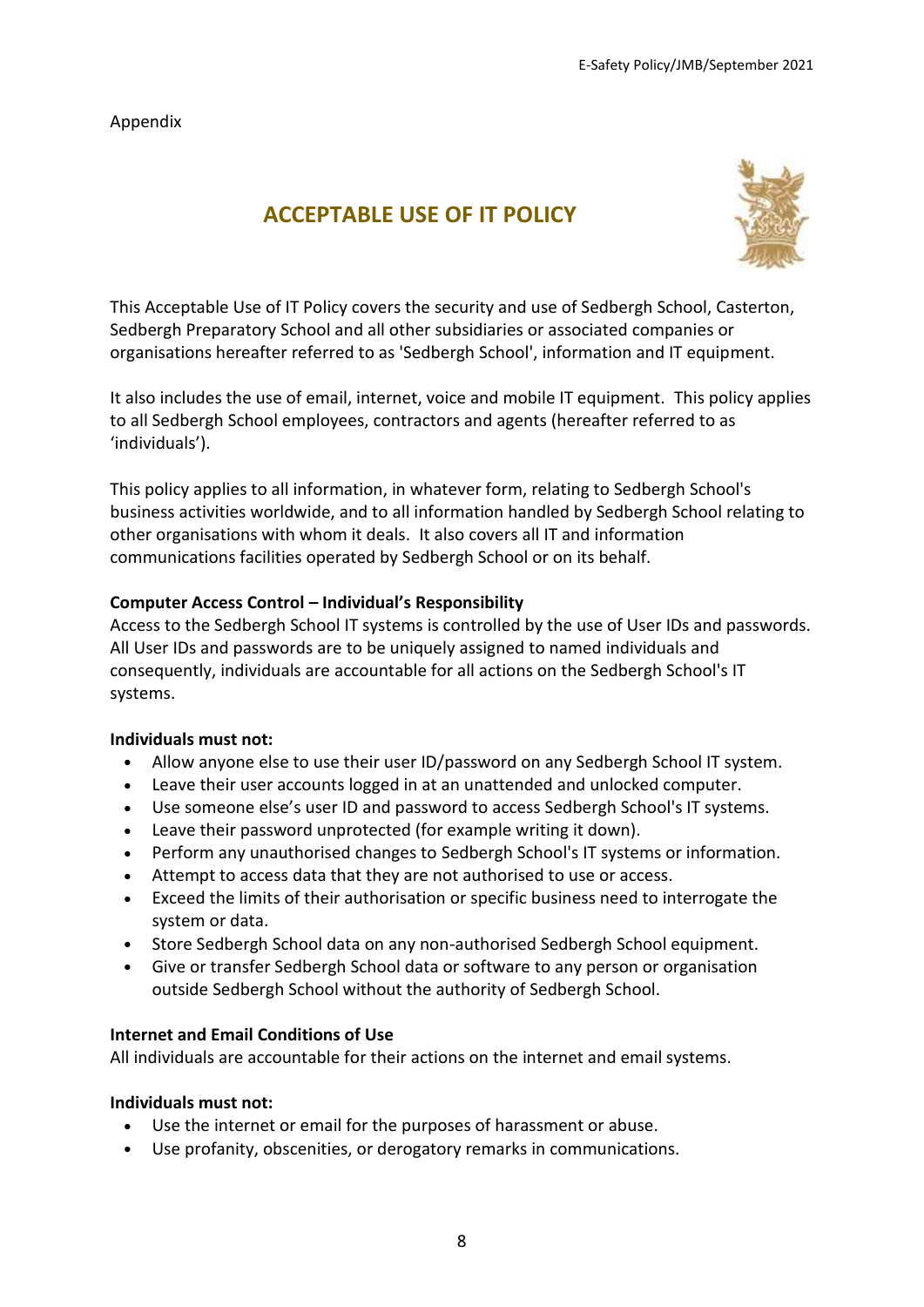- Access, download, send or receive any data (including images), which Sedbergh School considers offensive in any way, including sexually explicit, discriminatory, defamatory or libellous material.
- Use the internet or email to make personal gains or conduct a personal business.
- Use the internet or email to gamble.
- Use the email systems in a way that could affect its reliability or effectiveness, for example distributing chain letters or spam.
- Place any information on the Internet that relates to Sedbergh School, alter any information about it, or express any opinion about Sedbergh School, unless they are specifically authorised to do this.
- Send unprotected sensitive or confidential information externally.
- Forward Sedbergh School mail to personal (non-Sedbergh School) email accounts (for example a personal Hotmail account).
- Make official commitments through the internet or email on behalf of Sedbergh School unless authorised to do so.
- Download copyrighted material such as music media (MP3) files, film and video files (not an exhaustive list) without appropriate approval.
- In any way infringe any copyright, database rights, trademarks or other intellectual property.
- Download any software from the internet without prior approval of the IT Department.
- Connect Sedbergh School devices to the internet using non-standard connections.
- Store personal files such as music, video, photographs or games on Sedbergh School IT equipment.

## **Clear Desk and Clear Screen Policy**

In order to reduce the risk of unauthorised access or loss of information, Sedbergh School has a clear desk and screen policy as follows:

- Personal or confidential business information must be protected using security features provided for example secure print on printers.
- Computers must be logged off/locked or protected with a screen locking mechanism controlled by a password when unattended.
- Care must be taken to not leave confidential material on printers or photocopiers.
- All business-related printed matter must be disposed of using confidential waste bins or shredders.

## **Working Off-Site**

It is accepted that laptops and mobile devices will be taken off-site. The following controls must be applied:

- Working away from the office must be in line with Sedbergh School's remote working policy.
- Equipment and media taken off-site must not be left unattended in public places and not left in sight in a car.
- Laptops must be carried as hand luggage when travelling.
- Information should be protected against loss or compromise when working remotely (for example at home or in public places). Laptop encryption must be used.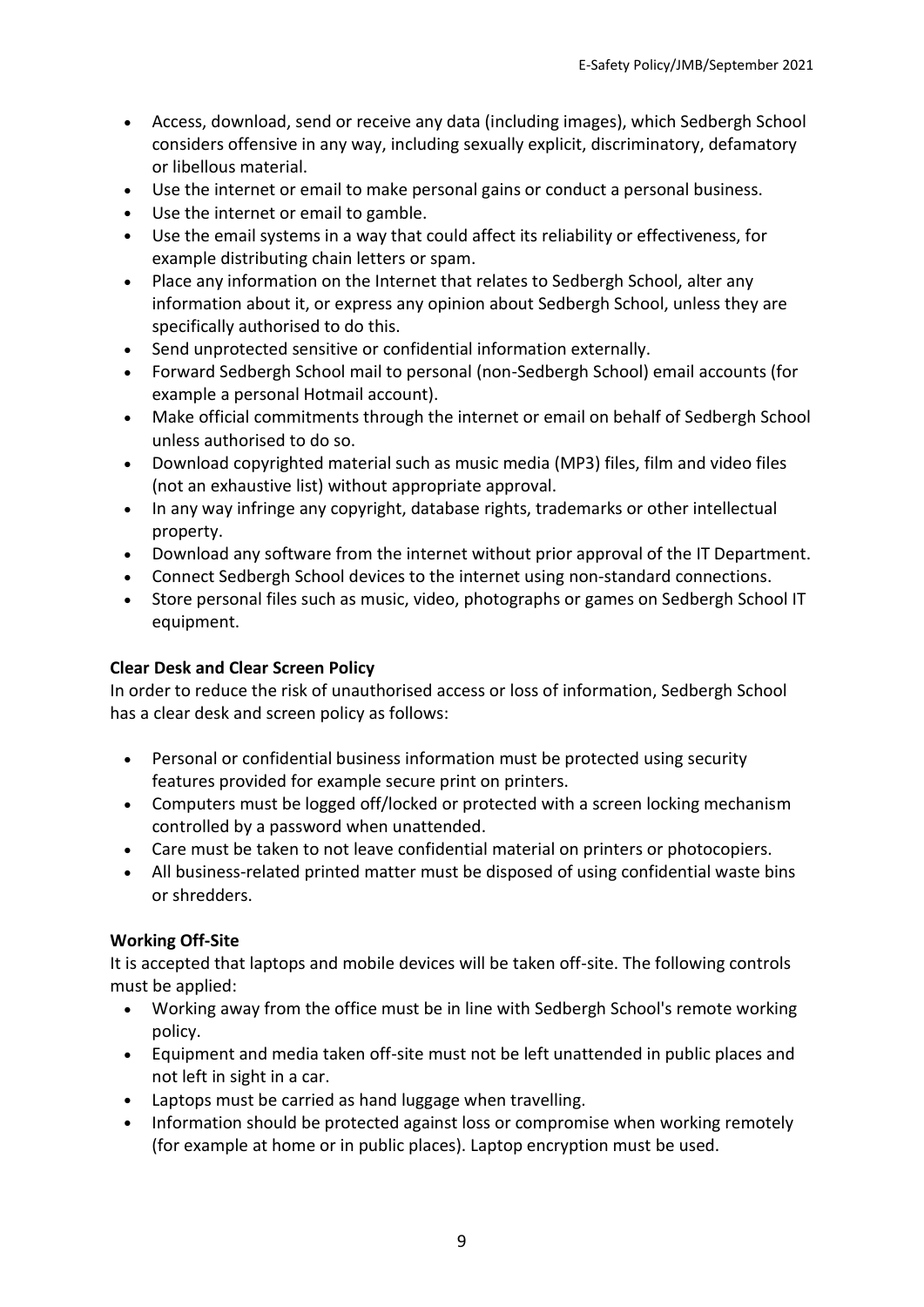• Particular care should be taken with the use of mobile devices such as laptops, mobile phones, smartphones and tablets. They must be protected at least by a password or a PIN.

## **Mobile Storage Devices**

Mobile devices such as memory sticks, CDs, DVDs and removable hard drives must be used only in situations when network connectivity is unavailable or there is no other secure method of transferring data. Only Sedbergh School authorised mobile storage devices with encryption enabled must be used, when transferring sensitive or confidential data.

## **Software**

Employees must use only software that is authorised by Sedbergh School on Sedbergh School's computers. Authorised software must be used in accordance with the software supplier's licensing agreements. All software on Sedbergh School computers must be approved and installed by the Sedbergh School IT department.

## **Viruses**

The IT department has implemented centralised, automated virus detection and virus software updates within Sedbergh School. All PCs have antivirus software installed to detect and remove any virus automatically.

## **Individuals must not:**

- Remove or disable anti-virus software.
- Attempt to remove virus-infected files or clean up an infection, other than by the use of approved Sedbergh School anti-virus software and procedures.

## **Telephony (Voice) Equipment Conditions of Use**

• Use of Sedbergh School voice equipment is intended for business use. Individuals must not use Sedbergh School's voice facilities for sending or receiving private communications on personal matters, except in exceptional circumstances. All nonurgent personal communications should be made at an individual's own expense using alternative means of communications.

## **Individuals must not:**

- Use Sedbergh School's voice equipment for conducting private business.
- Make hoax or threatening calls to internal or external destinations
- Accept reverse charge calls from domestic or International operators, unless it is for business use.

## **Actions upon Termination of Contract**

All Sedbergh School equipment and data, for example laptops and mobile devices, including telephones, smartphones, USB memory devices and CDs/DVDs, must be returned to Sedbergh School at the end of your employment or termination of contract.

All Sedbergh School data or intellectual property developed or gained during the period of employment remains the property of Sedbergh School and must not be retained beyond termination or reused for any other purpose.